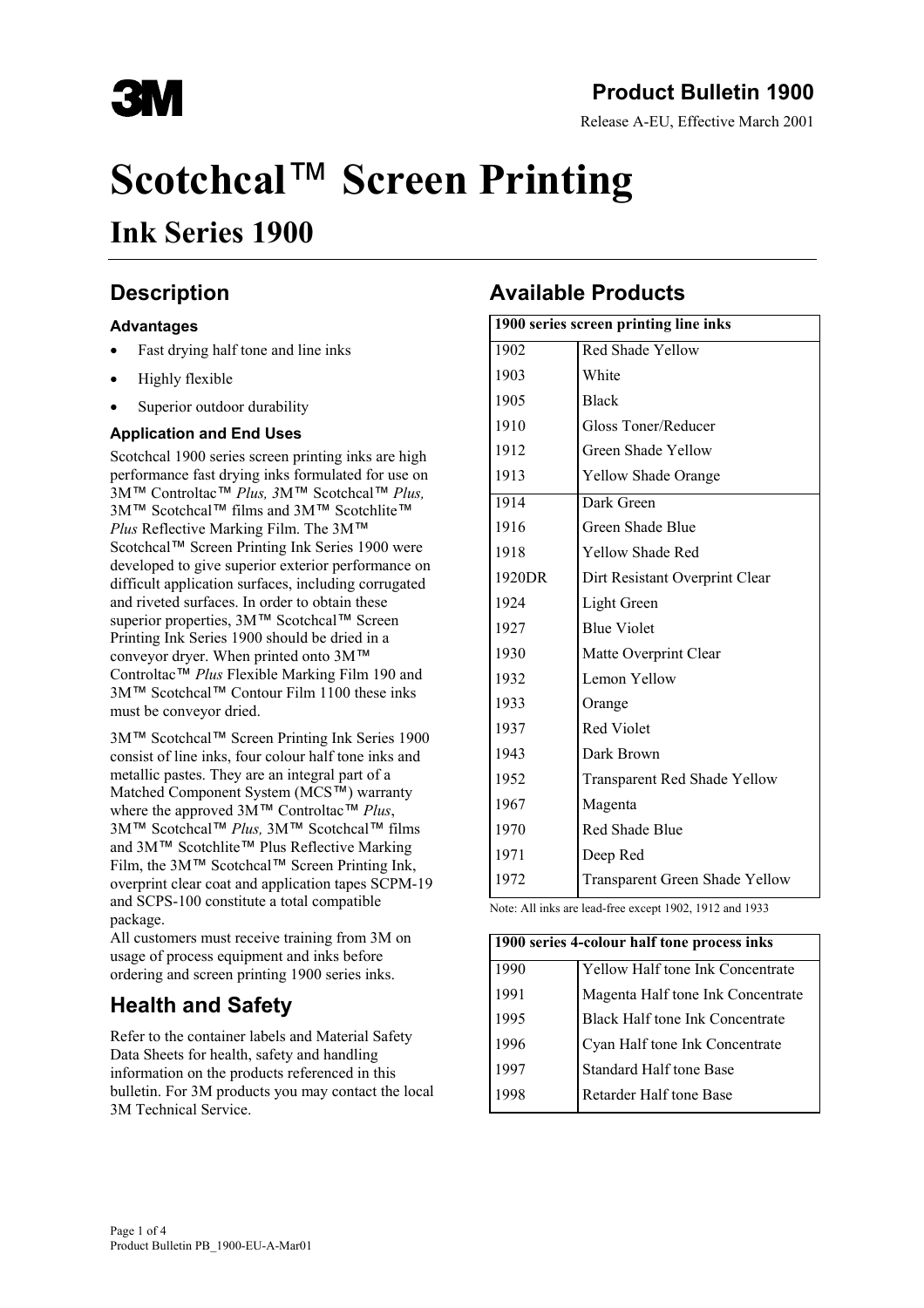| <b>Clears Coats, Thinners, Retarders, Premask</b><br>and Prespace |                                |  |
|-------------------------------------------------------------------|--------------------------------|--|
| Overprint Clear                                                   | 1920 DR gloss<br>1930<br>matte |  |
| Thinners for inks & clears                                        | CGS-30/50/80                   |  |
| Premasking                                                        | SCPM-19                        |  |
| Prespacing                                                        | <b>SCPS-100</b>                |  |

Note: The higher the CGS number of the appropriate thinner or retarder, the slower the evaporation rate. Matte overprint clear 1930 can neither be used on 3M<sup>™</sup> Controltac™ *Plus* Flexible Marking Film 190 nor on 3M™ Scotchcal™ Contour Film 1100.

| 1900 series metallic pastes |                        |  |
|-----------------------------|------------------------|--|
| 1960                        | Small Aluminium Flake  |  |
| 1961                        | Medium Aluminium Flake |  |

## **Packaging**

The line inks are sold in in one US gallon (3.8 litres) and in one litre containers.

The ink half tone concentrates, halftone bases, overprint clear coats, thinners and retarders are sold in one US gallon containers. The half tone bases are also sold in five US gallon containers and the thinners in one litre containers.

## **Coverage**

#### **Coverage of Line Inks**

The coverage of press ready inks will vary with the screen mesh used; however, a coverage of 30–40 sqm per litre can be expected.

#### **Coverage Four Colour Half Tone Inks**

The coverage of inks applied as recommended with a 120 mesh will be approximately 45 sqm/litre when printed solid.

#### **Coverage Clear Coat**

One litre of overprint clear will cover approximately about 60 sqm/litre when thinned down to print viscosity with about 25 percent of CGS thinner or retarder and printed through a 90T screen. Use of a fabric finer than 90 T will result in shortened durability. Matte clear coat 1930 is neither recommended nor warranted for use on 3M™ Controltac™ *Plus* Flexible Marking Film 190 and 3M™ Scotchcal™ Contour Film 1100.

## **Metallic Pastes**

The 1900 series metallic pastes are offered as part of a Matched Component System (MCS™) which consists of the following:

| 1900 series metallic pastes |                        |  |
|-----------------------------|------------------------|--|
| 1960                        | Small Aluminium Flake  |  |
| 1961                        | Medium Aluminium Flake |  |

#### **Coverage Metallic Inks**

The coverage of thinned inks will vary with the screen mesh used; however, coverage of 30-40 sqm/litre can be expected.

#### **Processing Metallic Inks**

Gold and silver metallic inks can be made by mixing metallic pastes and transparent line inks. The larger the flake used, the more sparkle it imparts to the inks. Inks to be used when matching gold and silver metallic inks include transparent yellows 1952 and 1972 along with reds (1918, 1937, and 1971), blues (1916, 1927, and 1970), green (1914) and black (1905). It is not recommended to use more than 12% aluminium flake by weight in a formulation prior to thinning as the inks might flake upon removal of the application tape.

Note: It is recommended not to use more then 8% flake by weight when printing either 3M™ Controltac™ *Plus* Flexible Marking Film 190 or 3M™ Scotchcal™ Contour Film 1100

## **Warranty**

The warranty given by 3M depends on the screen printing ink/film combination. Detailed warranty information are listed in the 3M Graphic Warranties Matrix. Graphics printed with 3M TM Screen Printing Ink Series 1900 have to be clear coated to obtain the 3M warranties.

When printed and applied in accordance with 3M recommended procedures, the following performance may be expected. Durability will depend upon substrate selection and preparation, exposure conditions and maintenance of the markings.

Please refer to the 3M MCS Warranty Matrix to obtain the detailed 3M MCS warranty statement for the chosen product construction.